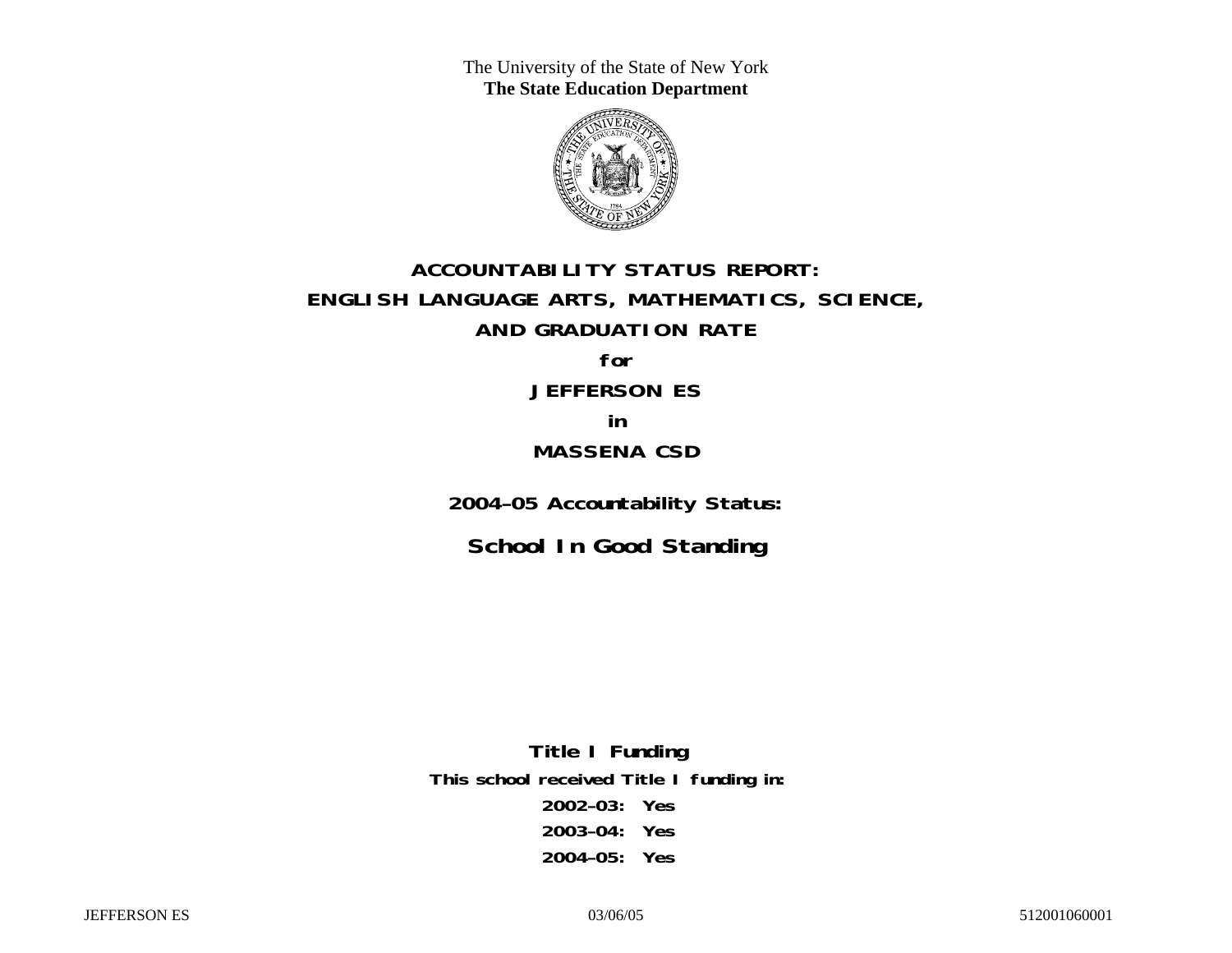### **School Accountability Status Categories**

The list below defines the school status categories under New York State's school accountability system, which is divided into a Federal Title I component and a State component. A school that does not receive Title I funding in a school year does not have a federal status in that year. Schools receiving Title I funds that are not in good standing must provide school choice for their students; those in need of improvement year 2 and beyond must also provide Supplemental Education Services to eligible students. Other consequences for schools not in good standing can be found at: **www.emsc.nysed.gov/deputy/nclb/accountability/siinfo.htm**. To be removed from any improvement status, a school must make Adequate Yearly Progress (AYP) in the grade and subject for which it was identified for two consecutive years, or in the case of a School Under Registration Review, achieve the performance targets established for the school by the Commissioner.

**School in Good Standing:** A school is considered to be in good standing if it has not been identified as a School in Need of Improvement, Requiring Corrective Action, Planning for Restructuring, or Requiring Academic Progress, or as a School Under Registration Review.

**School Requiring Academic Progress:** Under the State component of New York's accountability system, a school that does not make AYP in the same grade and subject for two consecutive years is considered a School Requiring Academic Progress (Year 1) for the following year. In each succeeding year that the school fails to make AYP, the year designation is incremented by one.

**School in Need of Improvement (Year 1):** A school that has not made AYP for two consecutive years in the same grade and subject while receiving Title I funds is considered a School in Need of Improvement (Year 1) for the following year.

**School in Need of Improvement (Year 2):** A School in Need of Improvement (Year 1) that does not make AYP in the grade and subject for which it was identified while receiving Title I funds is considered a School in Need of Improvement (Year 2) for the following year.

**School Requiring Corrective Action:** A School in Need of Improvement (Year 2) that does not make AYP in the grade

and subject for which it was identified while receiving Title I funds is considered a School Requiring Corrective Action for the following year.

**School Planning for Restructuring:** A School Requiring Corrective Action that does not make AYP in the grade and subject for which it was identified while receiving Title I funds is considered a School Planning for Restructuring for the following year.

**School Restructuring:** A School Planning for Restructuring that does not make AYP in the grade and subject for which it was identified while receiving Title I funds is considered a School Restructuring for the following year.

**School Under Registration Review (SURR):** Schools that are farthest from the State standard and that have been determined by the Commissioner to be most in need of improvement are Schools Under Registration Review. These schools must achieve performance targets specified by the Commissioner of Education in their area(s) of identification within a prescribed timeframe or risk having their registration revoked by the Board of Regents.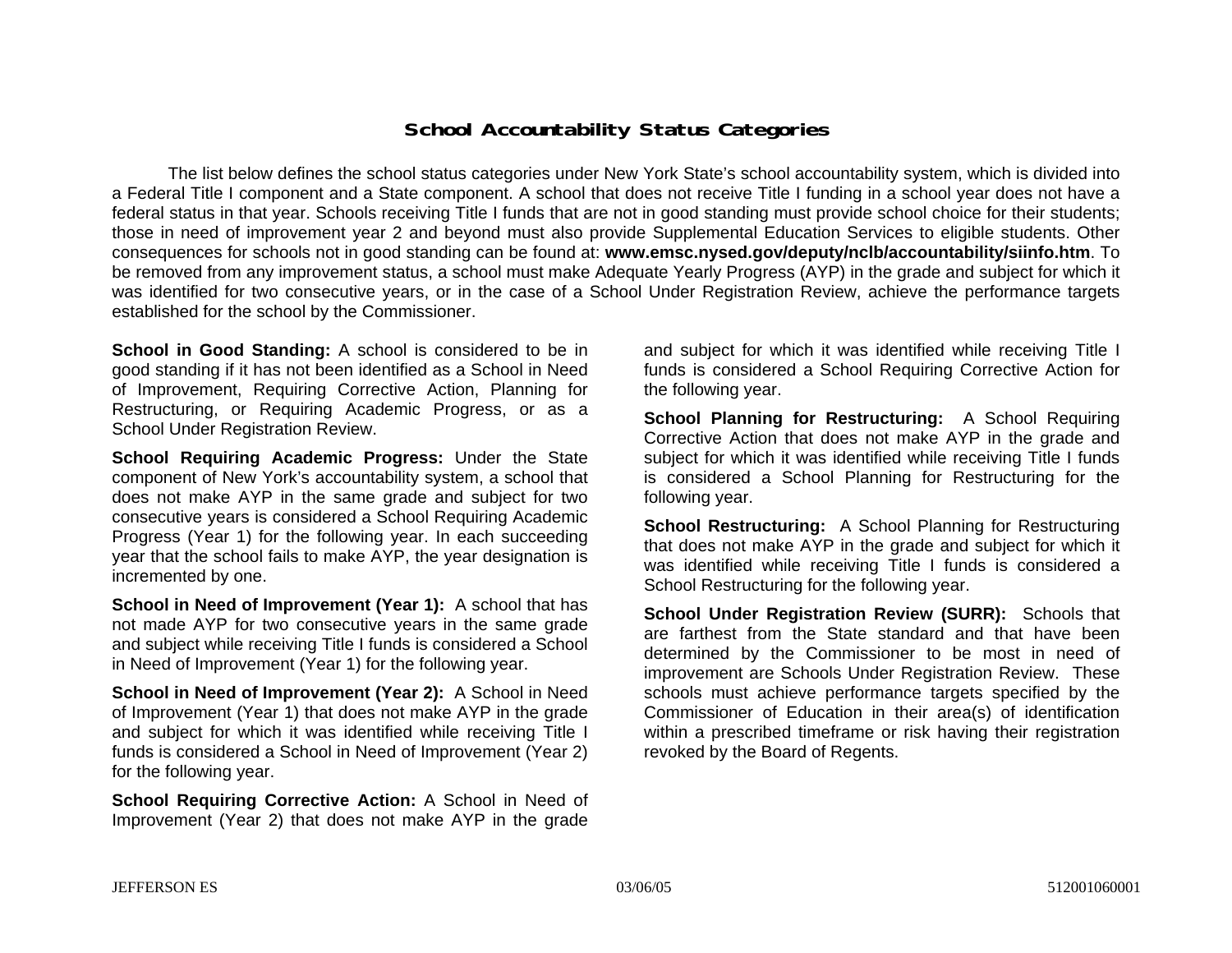### **Elementary-Level English Language Arts**

Definitions of terms, such as Performance Index and Effective Annual Measurable Objective (AMO), are in the glossary, which is the last page of this report.

#### **For a school or a district to make Adequate Yearly Progress (AYP) in 2003–04, every accountability group must make.**

**For an accountability group to make AYP in 2003–04, it must** 

- 1. meet the 95 percent participation requirement (*2003–04 Participation*), *and*
- 2. *either* meet its Effective AMO *or* make safe harbor (*2003–04 Performance* and *Standards*).

To meet the participation requirement, 95 percent of the grade 4 enrollment in each accountability group with 40 or more students must be tested. To meet the Effective AMO, the Performance Index for each group with 30 or more continuously enrolled students must equal or exceed the Effective AMO. To make safe harbor, the Performance Index of each of these groups must equal or exceed its ELA safe harbor target *and* the group must meet the elementary-level science qualification for safe harbor. (See the elementary-level science page of this report for further information on meeting the science qualification for safe harbor.)

*ELA Safe Harbor Targets:* The elementary-level 2003–04 ELA Safe Harbor Target is calculated by using the following equation: 2002–03 PI + (200 – the 2002–03 PI) <sup>×</sup> 0.10. The 2004–05 ELA Safe Harbor Target is calculated by using the following equation: 2003–04 PI + (200 – the 2003–04 PI)  $\times$  0.10. The 2004–05 target is provided for groups whose PI was below the Effective AMO in 2003–04.

| <b>Accountability Group</b>       | 2003-04 Participation* |                                    | 2003-04 Performance**                                   |                      | 2003-04 Standards       |                                     |                                                           | <b>Made</b>                                   | $2004 - 05$                                       |
|-----------------------------------|------------------------|------------------------------------|---------------------------------------------------------|----------------------|-------------------------|-------------------------------------|-----------------------------------------------------------|-----------------------------------------------|---------------------------------------------------|
|                                   | Grade 4<br>Enrollment  | Percent of<br>Enrollment<br>Tested | Count of<br>Continuously<br>Enrolled<br><b>Students</b> | Performance<br>Index | Effective<br><b>AMO</b> | <b>ELA Safe</b><br>Harbor<br>Target | Met the<br>Science<br>Qualification<br>for Safe<br>Harbor | <b>AYP</b> in<br><b>ELA</b> in<br>$2003 - 04$ | <b>ELA Safe</b><br><b>Harbor</b><br><b>Target</b> |
| All Students                      | 79                     | 99%                                | 78                                                      | 146                  | 112                     |                                     |                                                           | <b>YES</b>                                    |                                                   |
| <b>Students with Disabilities</b> | 14                     |                                    | 14                                                      |                      |                         |                                     |                                                           |                                               |                                                   |
| American Indian/Alaskan Native    | 19                     |                                    | 18                                                      |                      |                         |                                     |                                                           |                                               |                                                   |
| <b>Black</b>                      |                        |                                    |                                                         |                      |                         |                                     |                                                           |                                               |                                                   |
| Hispanic                          |                        |                                    |                                                         |                      |                         |                                     |                                                           |                                               |                                                   |
| Asian or Pacific Islander         |                        |                                    |                                                         |                      |                         |                                     |                                                           |                                               |                                                   |
| White                             | 59                     | 100%                               | 59                                                      | 153                  | 110                     |                                     |                                                           | <b>YES</b>                                    |                                                   |
| <b>Limited English Proficient</b> | $\overline{2}$         |                                    | $\overline{2}$                                          |                      |                         |                                     |                                                           |                                               |                                                   |
| Economically Disadvantaged        | 45                     | 98%                                | 44                                                      | 134                  | 108                     |                                     |                                                           | <b>YES</b>                                    |                                                   |
| Final AYP Determination           |                        |                                    |                                                         |                      |                         |                                     |                                                           | <b>YES</b>                                    |                                                   |

\*Students who were excused from testing for medical reasons are not included in the enrollment count. If the participation rate of an accountability group fell below 95 percent in 2003–04, the enrollment shown is the sum of 2002–03 and 2003–04 enrollments and the percent tested is the weighted average of the participation rates over those two years. \*\*For schools with fewer than 30 continuously enrolled tested students in 2003–04, data for 2002–03 and 2003–04 were combined to determine counts and PIs.

\*\*\*Groups with a "\*\*\*" are not required to meet the science qualification for safe harbor to make safe harbor in English and mathematics because fewer than 30 students in the group were administered the science test.

#### **State accountability status in elementary-level English language arts: School In Good Standing**

**Title I accountability status in elementary-level English language arts: School In Good Standing**

JEFFERSON ES 03/06/05 512001060001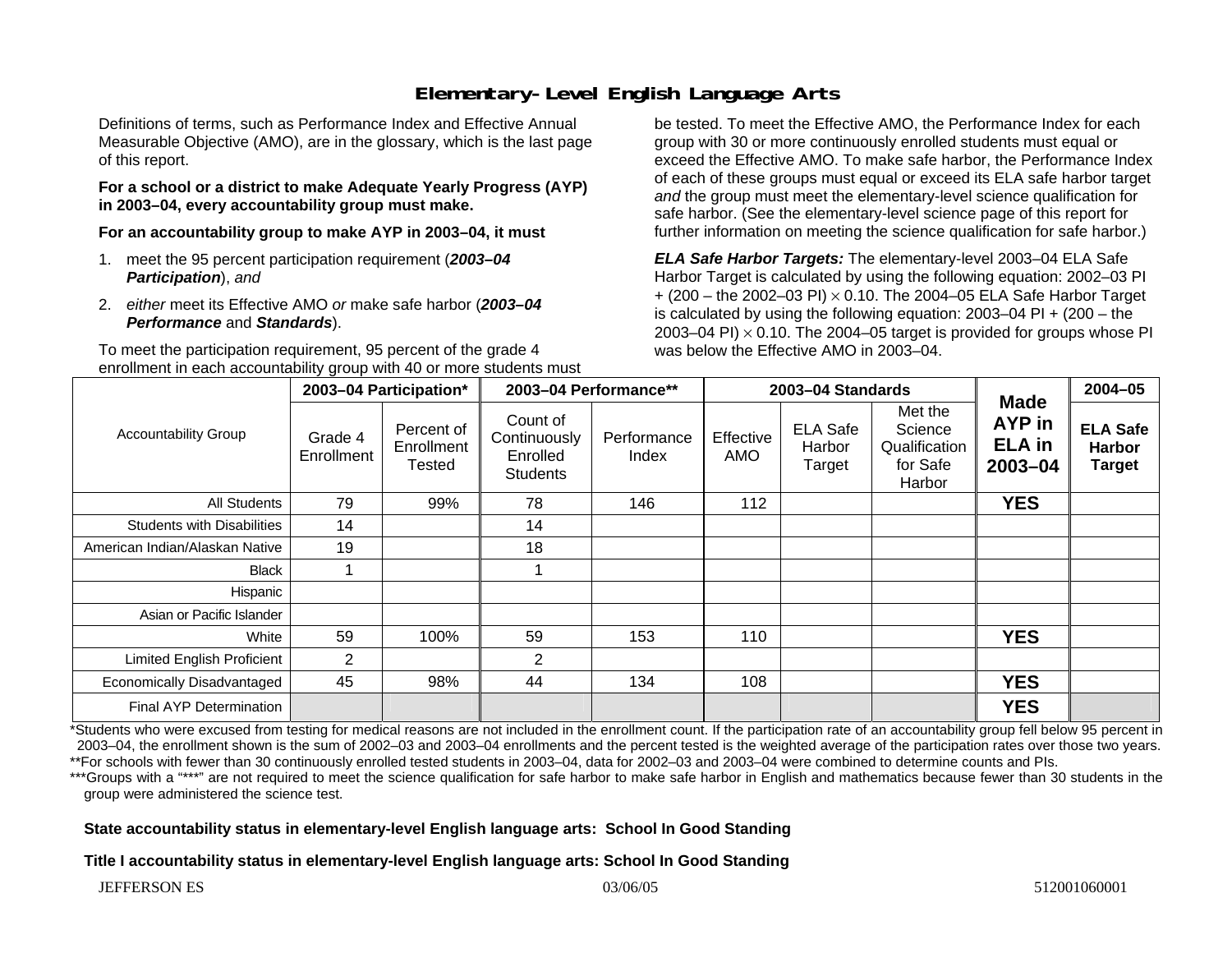### **Elementary-Level Mathematics**

Definitions of terms, such as Performance Index and Effective Annual Measurable Objective (AMO), are in the glossary, which is the last page of this report.

**For a school or a district to make Adequate Yearly Progress (AYP) in 2003–04, every accountability group must make AYP.** 

**For an accountability group to make AYP in 2003–04, it must** 

- 1. meet the 95 percent participation requirement (*2003–04 Participation*), *and*
- 2. *either* meet its Effective AMO *or* make safe harbor (*2003–04 Performance* and *Standards*).

To meet the participation requirement, 95 percent of the grade 4 enrollment in each accountability group with 40 or more students must be tested. To meet the Effective AMO, the Performance Index for each group with 30 or more continuously enrolled students must equal or exceed the Effective AMO. To make safe harbor, the Performance Index of each of these groups must equal or exceed its math safe harbor target *and* the group must meet the elementary-level science qualification for safe harbor. (See the elementary-level science page of this report for further information on meeting the science qualification for safe harbor.)

*Math Safe Harbor Targets:* The elementary-level 2003–04 Math Safe Harbor Target is calculated by using the following equation: 2002–03 PI + (200 – the 2002–03 PI) <sup>×</sup> 0.10. The 2004–05 Math Safe Harbor Target is calculated by using the following equation: 2003–04 PI + (200 – the 2003–04 PI)  $\times$  0.10. The 2004–05 target is provided for groups whose PI was below the Effective AMO in 2003–04.

| <b>Accountability Group</b>       | 2003-04 Participation* |                                    | 2003-04 Performance**                                   |                      | 2003-04 Standards |                               |                                                           |                                             | 2004-05                                            |
|-----------------------------------|------------------------|------------------------------------|---------------------------------------------------------|----------------------|-------------------|-------------------------------|-----------------------------------------------------------|---------------------------------------------|----------------------------------------------------|
|                                   | Grade 4<br>Enrollment  | Percent of<br>Enrollment<br>Tested | Count of<br>Continuously<br>Enrolled<br><b>Students</b> | Performance<br>Index | Effective<br>AMO  | Math Safe<br>Harbor<br>Target | Met the<br>Science<br>Qualification<br>for Safe<br>Harbor | <b>Made</b><br>AYP in<br>Math in<br>2003-04 | <b>Math Safe</b><br><b>Harbor</b><br><b>Target</b> |
| All Students                      | 78                     | 99%                                | 77                                                      | 187                  | 125               |                               |                                                           | <b>YES</b>                                  |                                                    |
| <b>Students with Disabilities</b> | 14                     |                                    | 14                                                      |                      |                   |                               |                                                           |                                             |                                                    |
| American Indian/Alaskan Native    | 18                     |                                    | 18                                                      |                      |                   |                               |                                                           |                                             |                                                    |
| <b>Black</b>                      |                        |                                    |                                                         |                      |                   |                               |                                                           |                                             |                                                    |
| Hispanic                          |                        |                                    |                                                         |                      |                   |                               |                                                           |                                             |                                                    |
| Asian or Pacific Islander         |                        |                                    |                                                         |                      |                   |                               |                                                           |                                             |                                                    |
| White                             | 59                     | 98%                                | 58                                                      | 191                  | 123               |                               |                                                           | <b>YES</b>                                  |                                                    |
| <b>Limited English Proficient</b> | $\overline{2}$         |                                    | 2                                                       |                      |                   |                               |                                                           |                                             |                                                    |
| Economically Disadvantaged        | 44                     | 98%                                | 43                                                      | 186                  | 121               |                               |                                                           | <b>YES</b>                                  |                                                    |
| Final AYP Determination           |                        |                                    |                                                         |                      |                   |                               |                                                           | <b>YES</b>                                  |                                                    |

\*Students who were excused from testing for medical reasons are not included in the enrollment count. If the participation rate of an accountability group fell below 95 percent in 2003–04, the enrollment shown is the sum of 2002–03 and 2003–04 enrollments and the percent tested is the weighted average of the participation rates over those two years.

\*\*For schools with fewer than 30 continuously enrolled tested students in 2003–04, data for 2002–03 and 2003–04 were combined to determine counts and PIs.

\*\*\*Groups with a "\*\*\*" are not required to meet the science qualification for safe harbor to make safe harbor in English and mathematics because fewer than 30 students in the group were administered the science test.

**State accountability status in elementary-level mathematics: School In Good Standing** 

**Title I accountability status in elementary-level mathematics: School In Good Standing**

JEFFERSON ES 03/06/05 512001060001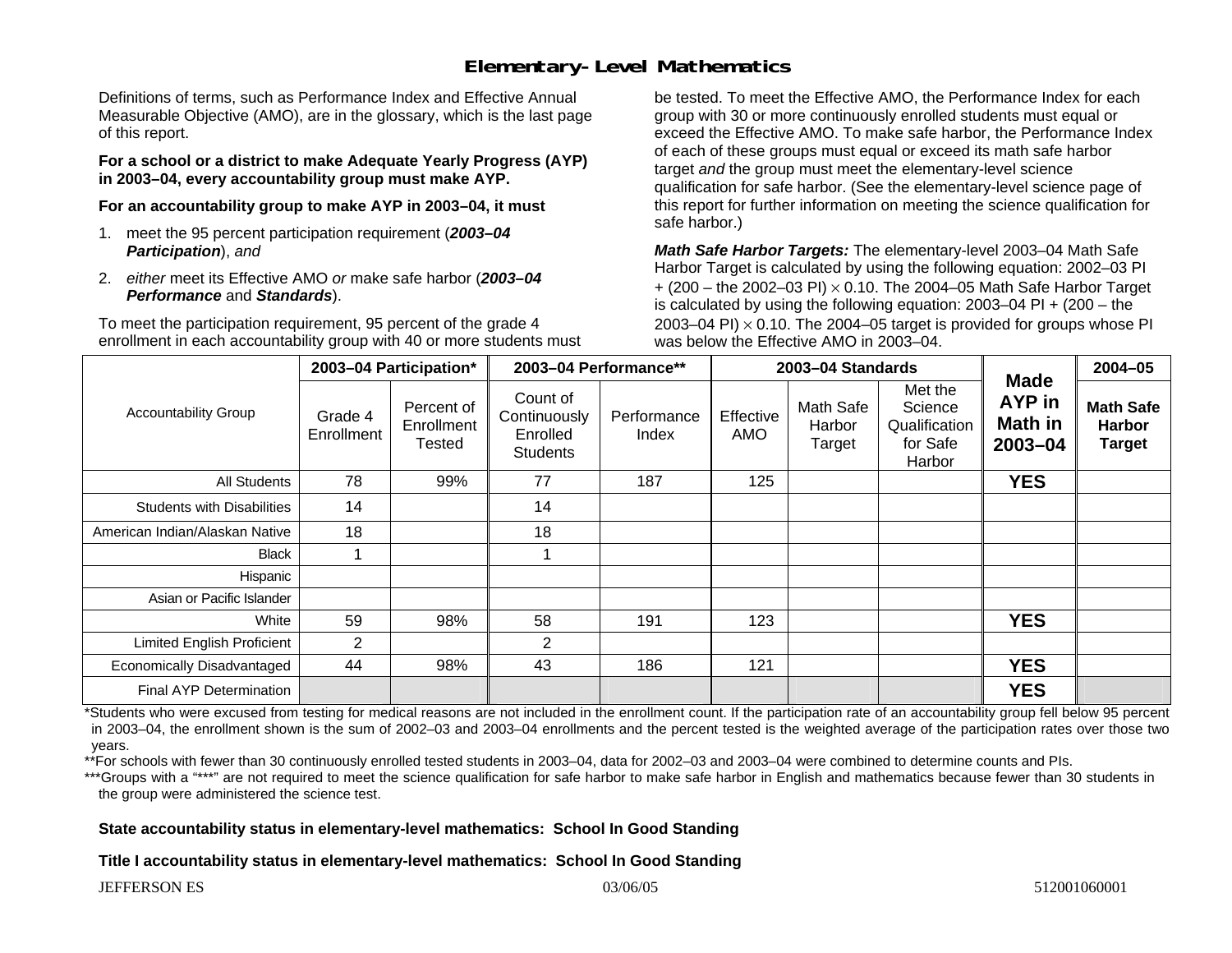### **Elementary-Level Science**

Definitions of terms, such as Progress Target and Adequate Yearly Progress (AYP), are in the glossary, which is the last page of this report.

*Made AYP in Science in 2003–04:* For a school or a district to make AYP in science, the Performance Index (PI) for the "All Students" group must equal or exceed the State Science Standard or the Science Progress Target.

*State Designated Level (SDL):* The score that students taking the elementary-level science test in 2002–03 must have equaled or exceeded on the written portion of the test to have met the State Science Standard.

*Qualification for Safe Harbor in Elementary-Level ELA and Math:* For an accountability group to be considered Qualified for Safe Harbor in Elementary-Level ELA and Math, the PI must equal or exceed the State Science Standard or the Science Progress Target in elementarylevel science for that group. Groups with fewer than 30 students tested in elementary-level science are not subject to this qualification criterion.

*Science Progress Targets:* The elementary-level 2003–04 Science Progress Target is calculated by multiplying the 2002–03 Percent At or Above SDL by two and then adding one point. The 2004–05 Science Progress Target is calculated by adding one point to the 2003–04 PI. The 2004–05 target is provided for groups whose PI was below the State Science Standard in 2003–04.

|                                   | 2003-04 Performance*                                    |                      | 2003-04 Standards                   |                               |                                             | 2003-04                                                                 | $2004 - 05$                   |
|-----------------------------------|---------------------------------------------------------|----------------------|-------------------------------------|-------------------------------|---------------------------------------------|-------------------------------------------------------------------------|-------------------------------|
| <b>Accountability Group</b>       | Count of<br>Continuously<br>Enrolled<br><b>Students</b> | Performance<br>Index | <b>State</b><br>Science<br>Standard | Science<br>Progress<br>Target | <b>Made AYP</b><br>in Science<br>in 2003-04 | Qualified for<br>Safe Harbor in<br>Elementary-<br>Level ELA and<br>Math | Science<br>Progress<br>Target |
| <b>All Students</b>               | 77                                                      | 190                  | 100                                 |                               | <b>YES</b>                                  | <b>YES</b>                                                              |                               |
| <b>Students with Disabilities</b> | 14                                                      |                      |                                     |                               |                                             |                                                                         |                               |
| American Indian/Alaskan Native    | 17                                                      |                      |                                     |                               |                                             |                                                                         |                               |
| <b>Black</b>                      | 1                                                       |                      |                                     |                               |                                             |                                                                         |                               |
| Hispanic                          |                                                         |                      |                                     |                               |                                             |                                                                         |                               |
| Asian or Pacific Islander         |                                                         |                      |                                     |                               |                                             |                                                                         |                               |
| White                             | 59                                                      | 190                  | 100                                 |                               |                                             | <b>YES</b>                                                              |                               |
| Limited English Proficient        | 2                                                       |                      |                                     |                               |                                             |                                                                         |                               |
| Economically Disadvantaged        | 44                                                      | 184                  | 100                                 |                               |                                             | <b>YES</b>                                                              |                               |
| <b>Final AYP Determination</b>    |                                                         |                      |                                     |                               | <b>YES</b>                                  |                                                                         |                               |

\*For schools with fewer than 30 continuously enrolled students in 2003–04, data for 2002–03 and 2003–04 were combined to determine counts and Performance Indices.

**State accountability status in elementary-level science: School In Good Standing** 

**Title I accountability status in elementary-level science: School In Good Standing**